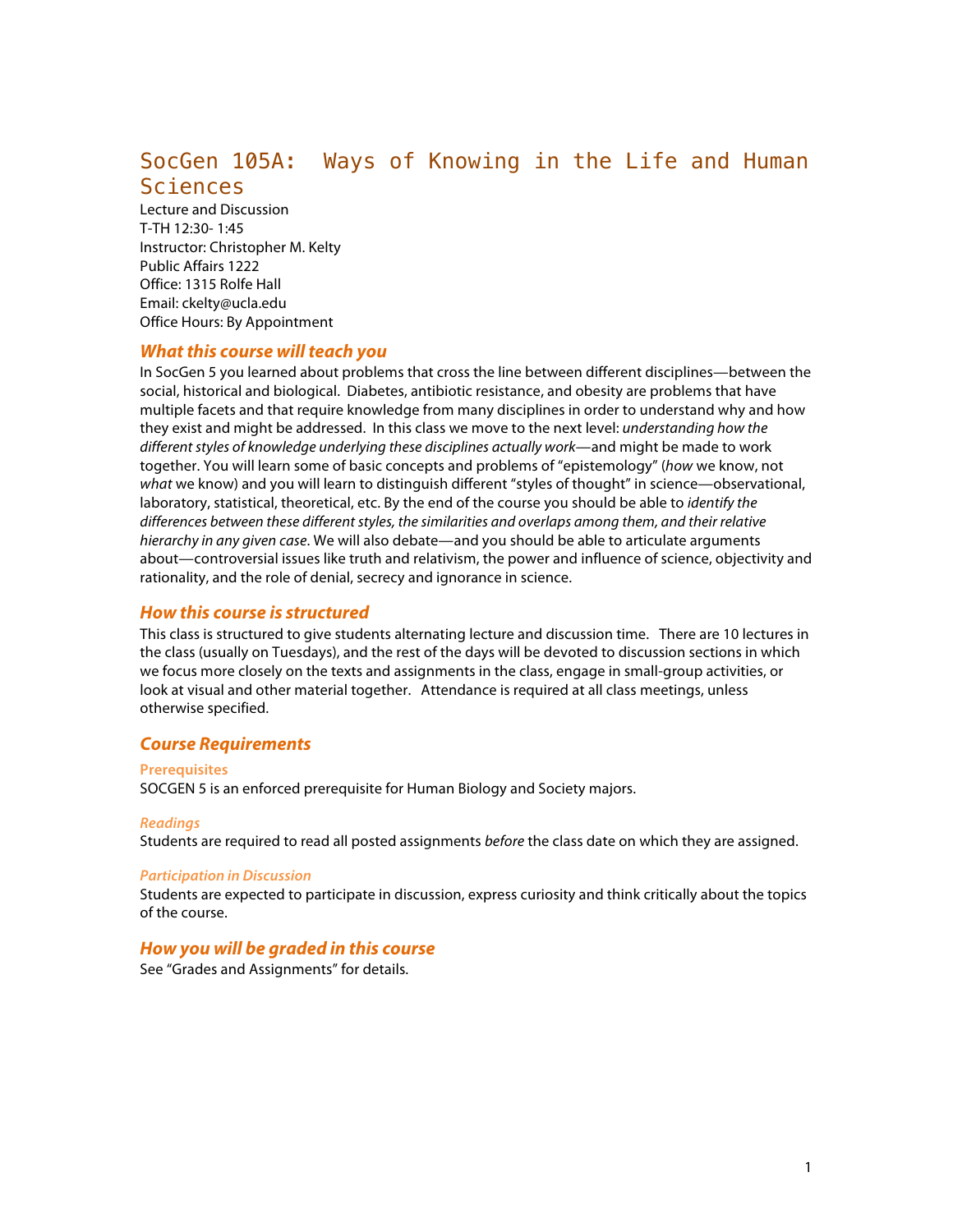# *Syllabus*

#### *Part 1: Introduction to Ways of Knowing*

Is there is one way of knowing or are there many? If there are many can they be compared, ranked or preferred? Can all knowledge be reduced to facts, or theories, or logic? Is it dependent on our brains or on something else? What's the difference between belief and knowledge? Where do good ideas come from? And what is ignorance? What does it mean *not* to know something? How is knowing related to technology, the public, or the media?

The first part of the class will introduce students to the philosophical issues of epistemology and challenge you to think about hard problems like relativism and the distinctiveness of scientific knowledge.

#### *Part 2: Styles of Scientific thought*

If there are different styles of thought in science, how do they work and where do they come from? Are they styles of *thought* only, or are they also styles of inquiry, work, technology or representation? Are styles complementary, incommensurable, or just different ways of saying the same thing? Part 2 of this class explores a range of different styles, and how they might overlap with each other.

Part 2a: Philosophy and history Part 2b: Observational knowledge Part 2c: Laboratory knowledge Part 2d: Statistical knowledge Part 2e: Creative/Introspective knowledge Part 2f: Knowing with computers

## *Part 3: Ways of NOT knowing*

Knowing is one thing, but NOT knowing is much more interesting. The third part of the class asks what ignorance is and how it works, and raises thorny issues about things like secrecy and "denialism" in science.

# *Schedule (Subject to Change)*

*Sept 27 Lecture 1: Introduction to Ways of Knowing* Class Mechanics and an introduction to ways of knowing

> **Reading**: Kuriyama, *The Expressiveness of the Body and the Divergence of Greek and Chinese Medicine*, New York: Zone Books, Chapter 1 (p. 17-60).

**Watch: "**Yury Gitman and Joel Murphy – Pulse Sensor," http://vimeo.com/29197117

#### *Oct 2 No Class*

## *Oct 4 Lecture 2: Styles of Scientific Thinking*

What is a style of thought, and how do we distinguish them?

**Reading**: Ian Hacking, "Style for Historians and Philosophers" in *Historical Ontology* Cambridge MA: Harvard University Press, 2002. p. 178-198

**Watch**: Stephen Johnson, "Where good ideas come from" *TED talk*: http://www.ted.com/talks/steven\_johnson\_where\_good\_ideas\_come\_from.html

**Optional:** Carlo Ginzburg, "Clues: Roots of an Evidential Paradigm" in *Clues, Myths and the Historical Method* tr. John and Anne Tedeschi, Baltimore: Johns Hopkins University Press, 1989.

Ludwik Fleck, *The Genesis and Development of a Scientific Fact*, Chicago: University of Chicago Press, 1979. Chapter 4 (p. 82-end)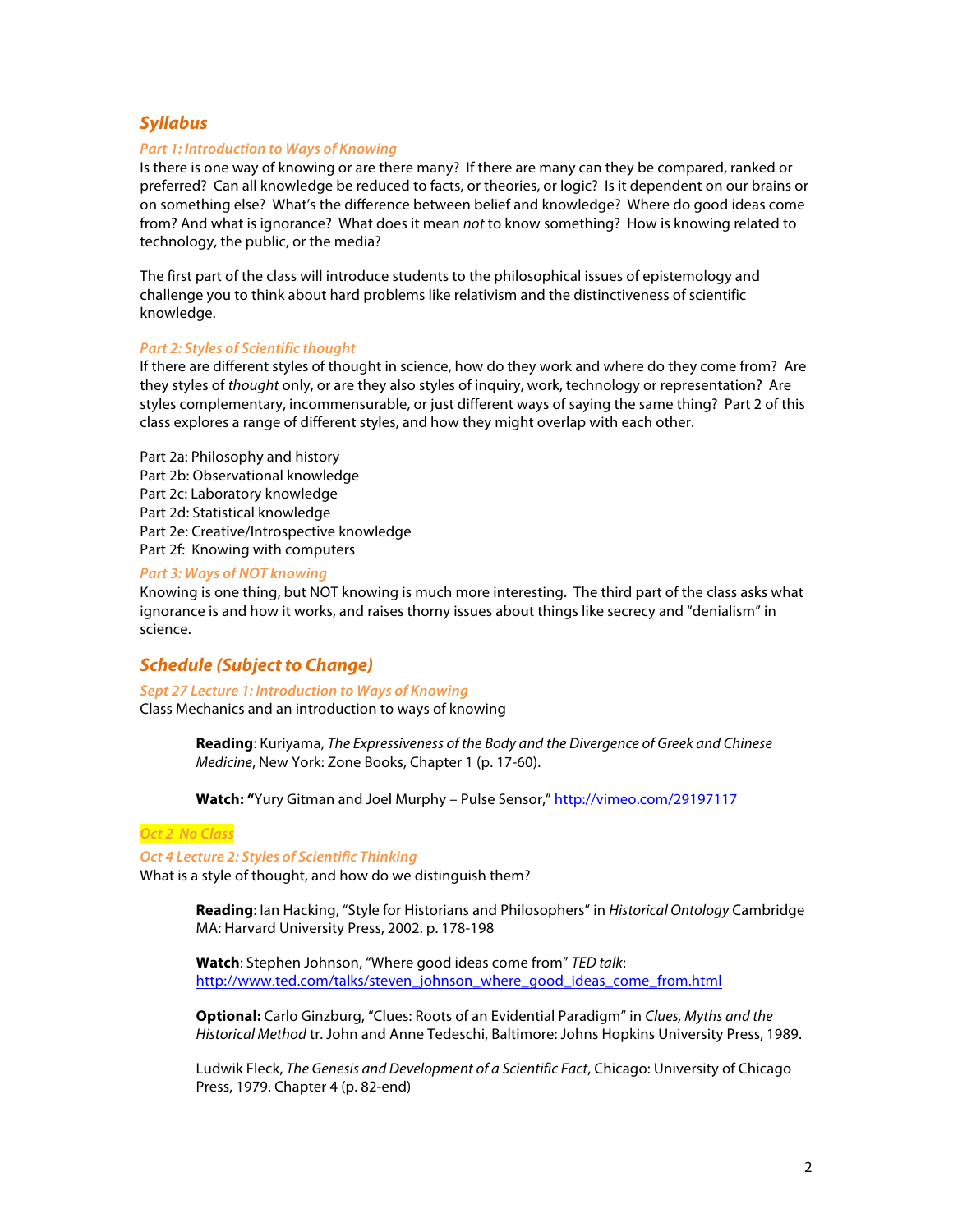#### *Oct 9 Lecture 3: Philosophy and history as a way of knowing*

Epistemology, philosophy of science, epistemological history.

**Reading**: Popper, Karl. "A Survey of Some Fundamental Problems." In *The Logic of Scientific Discovery*, p. 3-26*.* London & New York: Routledge, 1992.

**Optional:** Don Howard, "Philosophy of science and the history of science," in *The Continuum Companion to The Philosophy of Science,* ed. Steven French and Juha Saatsi, NewYork: Continuum Publishing, 2011*.* Chapter 4 (p. 55-74)

Peter Machamer, "A Brief historical introduction to the Philosophy of Science" in *The Blackwell Guide to the Philosophy of Science* ed. Peter Machamer and Michael Silberstein. Malden, MA: Blackwell Publishers, 2002. Chapter 1 (p. 1-18).

## *Oct 11 Discussion TBD*

#### *Oct 16 Lecture 4: Observational style*

The observational mode; astrology and divination; systematic observation; qualitative and quantitative observation; the educated eye vs. mechanical objectivity; observing behavior vs. observing culture

**Reading**: Jeanne Altman, (1974) "Observational study of behavior: Sampling Methods" *Behaviour* 49(3-4): 227-266.

Bronislaw Malinowski (1932) *Argonauts of the Western Pacific*, New York: Routledge and Sons. Pages 1-26 (skip preface and foreword).

**Optional:** Katherine Park, "Observations on the Margins, 500-1500" in Lorraine Daston and Elizabeth Lunbeck eds. *Histories of Scientific Observation*, Chicago: University of Chicago Press (p. 15-45)

Lorraine Daston, "The Empire of Observation, 1600-1800" Lorraine Daston and Elizabeth Lunbeck eds. *Histories of Scientific Observation*, Chicago: University of Chicago Press (p.81-115)

#### *Oct 18 Discussion*

Discussion of observational methods, special guest: **Jessica Lynch Alfaro** of the Institute for Society and Genetics.

Reading: Natalie Angier "Warm and Furry but they pack a toxic punch" *New York Times*, January 30, 2012. http://www.nytimes.com/2012/01/31/science/these-mammals-pack-a-toxic-punch.html

Wikipedia, "Capuchin Monkey" http://en.wikipedia.org/wiki/Capuchin\_monkey

# *Oct 23 Lecture 5: From Observation to Experiment*

Anthropologists observe what goes on in a lab...

**Reading**: Bruno Latour and Steve Woolgar, *Laboratory Life: The Construction of Scientific Facts*, Princeton: Princeton University Press, 1979. Chapters 1 and 2 (p. 15-91)

**Watch:** Brian Cox, "CERN's Supercollider" http://www.ted.com/talks/brian\_cox\_on\_cern\_s\_supercollider.html

## *Oct 25 No class*

*Oct 30 Lecture 6: The Experimental Style* What counts as *style* in an experiment?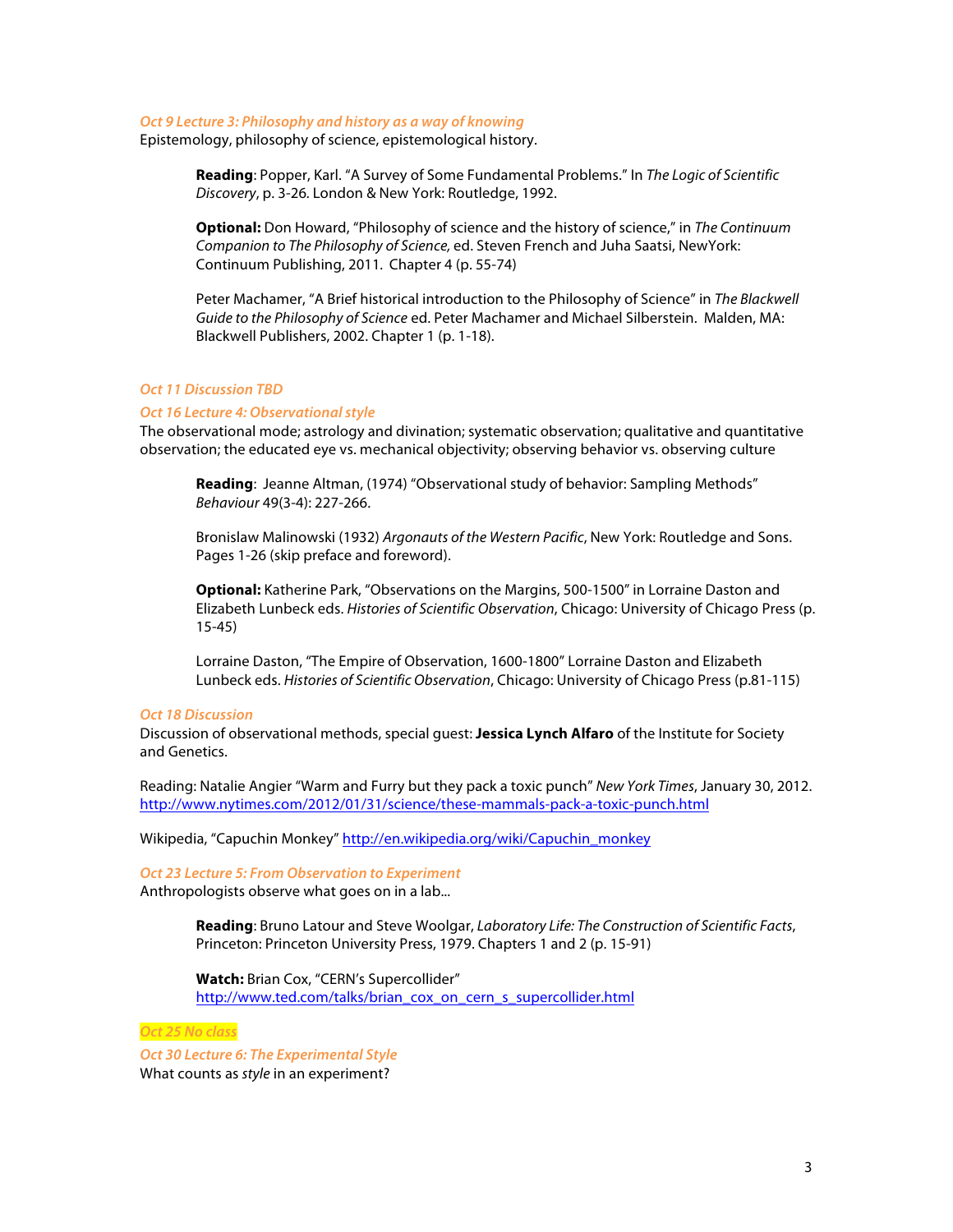**Reading**: Stanley Milgram (1977), "The Small World problem" in Stanley Milgram, *The Individual in a Social World: Essays and Experiments,* (p. 281-296).

Claude Bernard, *Introduction to the study of Experimental Medicine*, tr. H.C. Greene, New York: MacMillan, 1924 [1865]. Pgs 1-27 and 151-172.

#### *Nov 1 Discussion TBD*

*Nov 6 (Election Day) Lecture 7: Statistical Knowledge*

The rise of statistics and probability as the guardian of truth.

**Reading**: Gigerenzer et.al., *The Empire of Chance: How probability changed science and everyday life*, Cambridge: Cambridge University Press, 1989 (pgs 203-214; 235-270)

**Listen**: RadioLab, *Cosmic Habituation*, Broadcast Tue. May 3rd, 2011 http://www.radiolab.org/blogs/radiolab-blog/2011/may/03/cosmic-habituation/

Hans Rosling, *Stats that reshape your worldview,* June 2006 http://www.ted.com/talks/hans\_rosling\_shows\_the\_best\_stats\_you\_ve\_ever\_seen.html

### *Nov 8 Discussion TBD*

*Nov 13 Lecture 8: Introspective and Theoretical Styles of Knowing* Know thyself.

> **Reading:** Edward Boring, "A History of Introspection" *Psychological Bulletin* May 1953 50(3):169- 189.

David Kaiser, *How the Hippies Saved Physics: Science, Counterculture and the Quantum Revival*, New York: W.W. Norton Books, 2011. Pgs 1-43, 65-97

**Watch:** Jill Bolte Taylor, "Stroke of Insight" 2008 TED Talk, http://www.ted.com/talks/jill\_bolte\_taylor\_s\_powerful\_stroke\_of\_insight.html

#### *Nov 15 Discussion*

Special Guest **Michael Wartenbe** (PhD, Information Studies) on the Quantified Self Movement

**Explore:** The Quantified Self, http://quantifiedself.com/

*Nov 20 Lecture 9: Knowing with a Computer*

How are computers and "Big Data" changing what we know?

**Reading:** Chris Anderson, "The End of Theory," Wired 2008

Eric Winsberg, *Science in the age of Computer Simulation,* Chicago: University of Chicago Press, 2010. pgs TBD

Markus Weibel, Dario Floreano, Laurent Keller (2011), "A Quantitative Test of Hamilton's Rule for the Evolution of Altruism," *PLoS Biology* 9(5): e1000615. http://www.plosbiology.org/article/info:doi/10.1371/journal.pbio.1000615

**Watch:** Massimo Banzi "How Arduino is open sourcing imagination" TED talk http://www.ted.com/talks/massimo\_banzi\_how\_arduino\_is\_open\_sourcing\_imagination.html

*Nov 22. Thanksgiving No Class*

*Nov 27 Lecture 10: Ways of Not knowing 1*

Ignorance of Ignorance is not Knowledge.